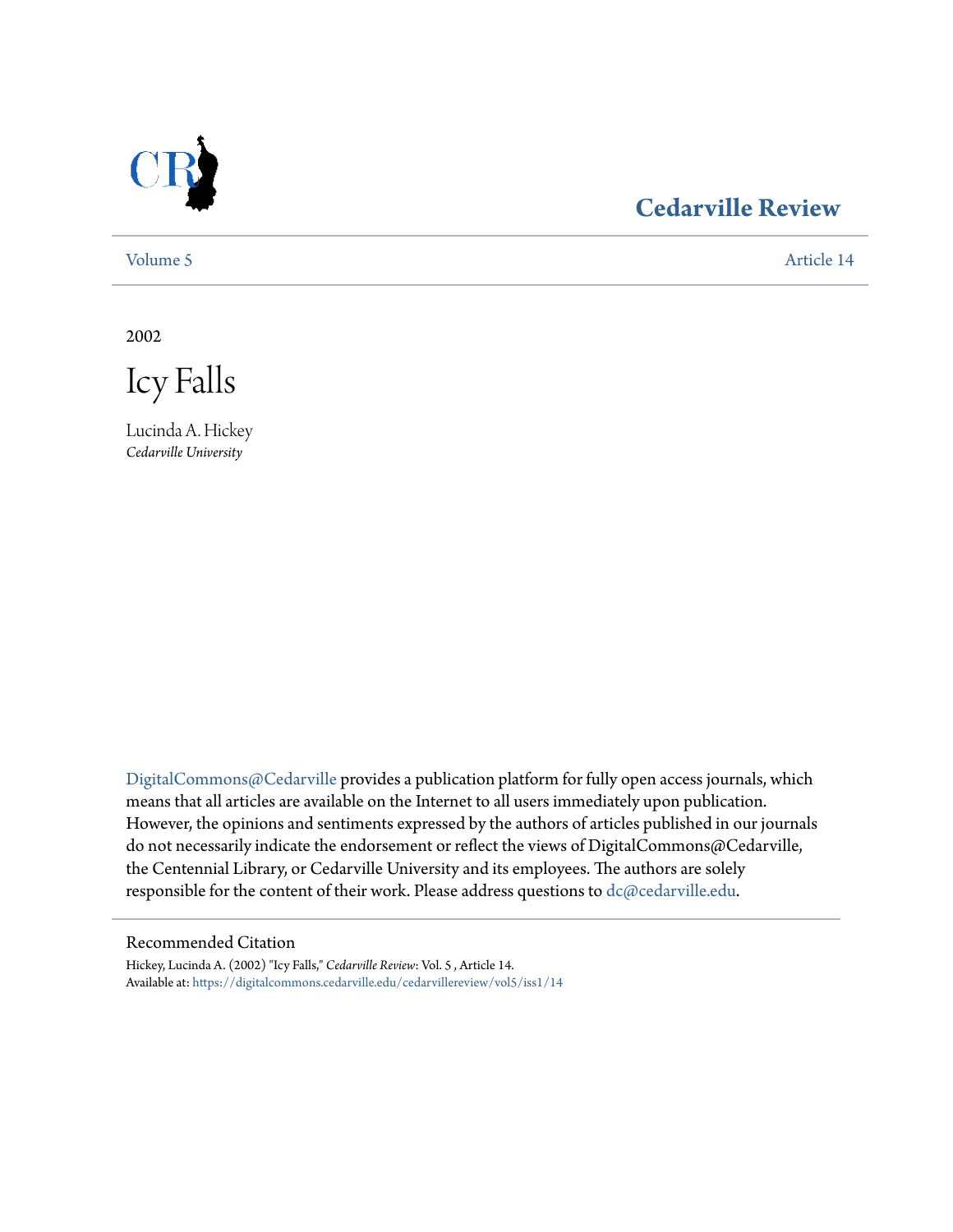# Icy Falls

Browse the contents of [this issue](https://digitalcommons.cedarville.edu/cedarvillereview/vol5/iss1) of *Cedarville Review*.

## **Keywords**

Photography

### **Creative Commons License**  $\bigcirc$   $\circ$

This work is licensed under a [Creative Commons Attribution-Noncommercial-No Derivative Works 4.0](http://creativecommons.org/licenses/by-nc-nd/4.0/) [License.](http://creativecommons.org/licenses/by-nc-nd/4.0/)

#### **About the Contributor (Optional)**

Lucinda A. Hickey is a sophomore psychology and Bible comprehensive double major. "I enjoy capturing beauty in life's ordinary things."

Follow this and additional works at: [https://digitalcommons.cedarville.edu/cedarvillereview](https://digitalcommons.cedarville.edu/cedarvillereview?utm_source=digitalcommons.cedarville.edu%2Fcedarvillereview%2Fvol5%2Fiss1%2F14&utm_medium=PDF&utm_campaign=PDFCoverPages)

Part of the [Art and Design Commons,](http://network.bepress.com/hgg/discipline/1049?utm_source=digitalcommons.cedarville.edu%2Fcedarvillereview%2Fvol5%2Fiss1%2F14&utm_medium=PDF&utm_campaign=PDFCoverPages) and the [Photography Commons](http://network.bepress.com/hgg/discipline/1142?utm_source=digitalcommons.cedarville.edu%2Fcedarvillereview%2Fvol5%2Fiss1%2F14&utm_medium=PDF&utm_campaign=PDFCoverPages)